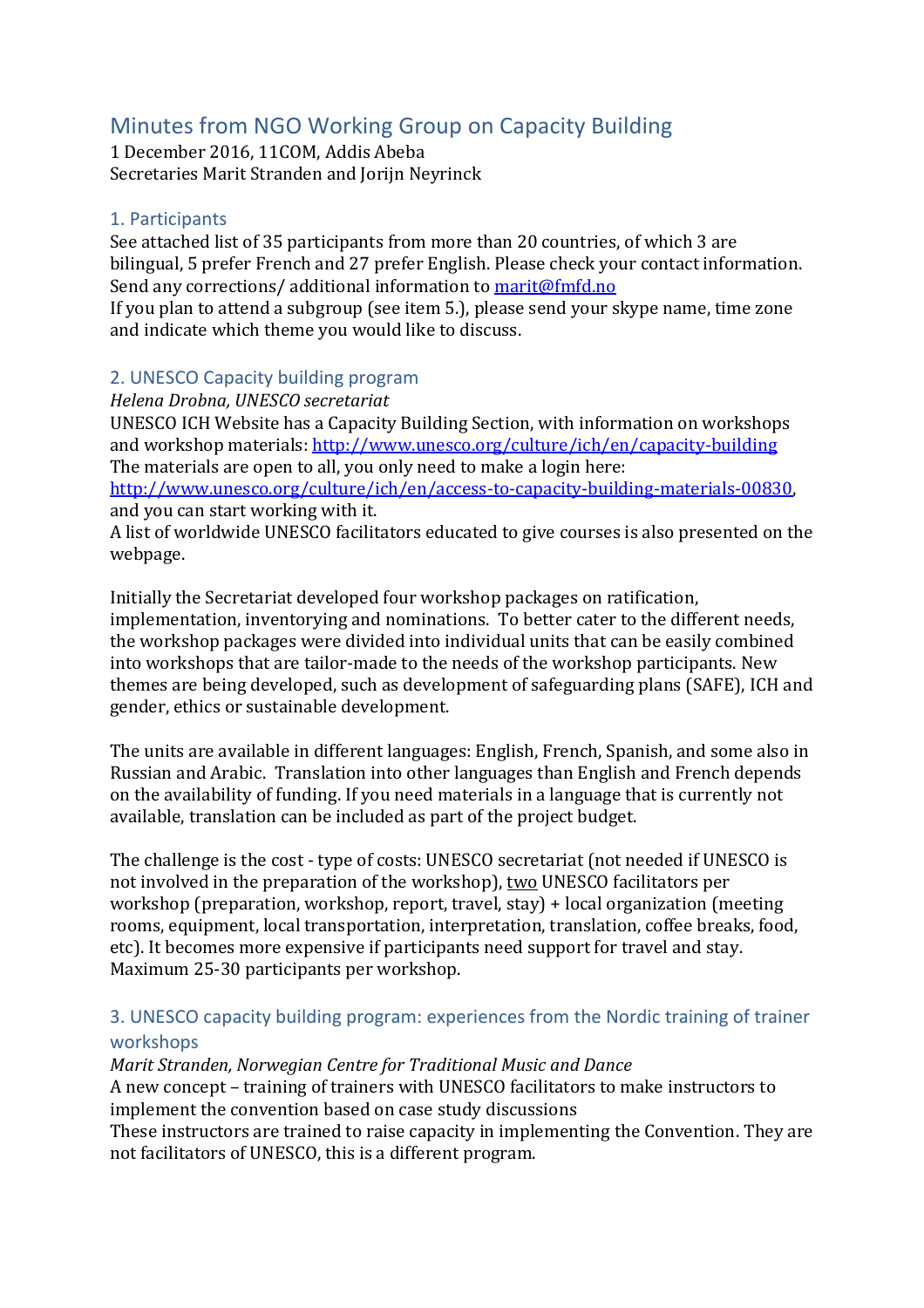The NGO raised funding (Norwegian UNESCO commission, Art Council Norway) and organized the following UNESCO workshops

2014: Ratification and implementation of the convention, adopted to the Norwegian/ Nordic situation

2015: Community Based Inventorying

Try to raise funds for a workshop on nominations and safeguarding plans

Participants were regional, though mostly Norwegians, and some Nordic. It was a quite diverse group bringing together different types of stakeholders (policy makers, museum workers, ICH NGOs, Universities) and included observers from State Parties.

The outcome was a common level of understanding of the convention and the creation of a Norwegian and Nordic network

There is an idea of a common Nordic list of good practices to share information.

Following the workshop, seminars for Norwegian Speaking Group of instructors have been set up, in the context of translating the concepts of the Convention into a shared and useful Norwegian language and discussing relevant issues. The latest issue: inventories and experiences.

It is a very good program, but the challenge –as always- is the funding

# 3. ICH NGO Forum and global capacity building

#### *Jorijn Neyrinck*

ICH NGO Forum [\(http://www.ichngoforum.org/\)](http://www.ichngoforum.org/) sees the need for capacity building and work on plans to organize a capacity building course for NGOs throughout all regions, which then could be developed further into regional capacity building and networking. This is dependent on funding. Criteria for participants have to be developed.

# 4. Experience from summer schools on community inventorying

# *Laurier Turgeon*

-Inventaire des ressources ethnologiques du patrimoine immatériel: Online inventory of ICH with two websites, one depicting lay ICH, [\(http://www.irepi.ulaval.ca/\)](http://www.irepi.ulaval.ca/); and the other religious intangible cultural heritage [\(www.ipri.ulaval.ca](http://www.ipri.ulaval.ca/) ) because of the very particular nature of this type of heritage and the critical state of its preservation in Québec; began in Quebec, Canada, in 2005-2006

-Began as a summer school at the university for community members, students and organizations. After 2010 the summer school was organized locally with the communities, often with local museums hosting the event.

-Primary objective of the inventory was to offer sufficient information to transmit the element afterwards.

-The inventory consist of 4 parts:

- 1. Text: 500 1000 words, describing the practice; history of the practice; safeguarding of the practice; the status of the practice and what could be done to sustain the practice;
- 2. Photographs that depict parts of the practice;